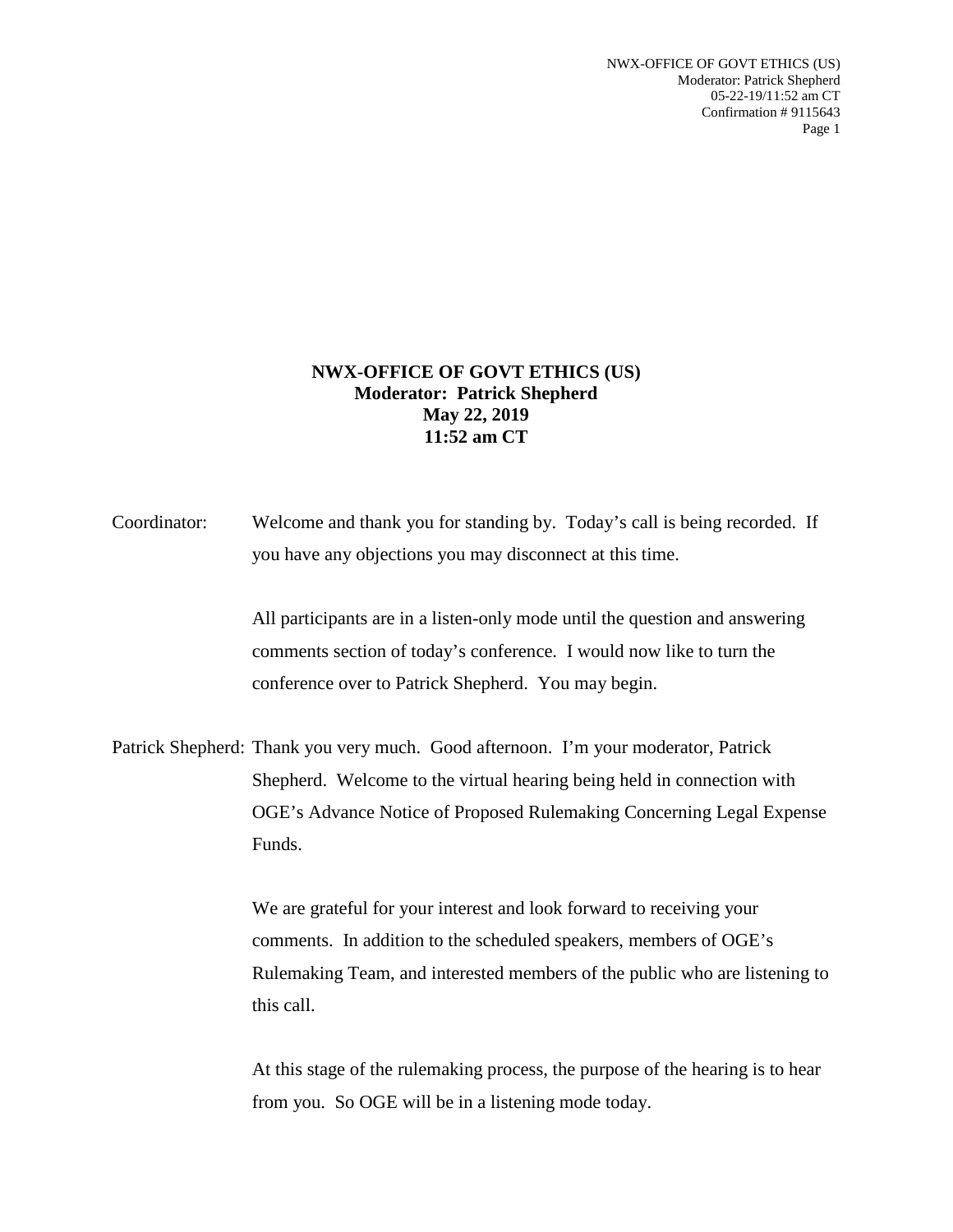This hearing and the current comment period, which is open through June 15, are the first opportunities for interested members of the public to provide us with input.

Any rulemaking will follow the full notice and comment process, and include all of the opportunities for input prescribed in the Administrative Procedures Act.

In addition to these opportunities under the Administrative Procedures Act, OGE will also provide additional opportunities for interested stakeholders to engage in discussions with OGE directly. To keep up with this process please follow us on Twitter and check our Rulemaking page on OGE's Open Government portal.

Again, this call is being recorded. A transcript and all written comments received to date will be published on OGE's Web site in the next week or so. Again, those will appear on the Rulemaking page.

Some ground rules for today's call. Each speaker will be acknowledged in the order that they registered for the call. And you will have five minutes to provide your remarks. After five minutes have elapsed, I will let you know. And you will have an additional 30 seconds to conclude your remarks.

I'll ask that you to please be respectful of these timeframes. If you have comments that do not fit within the allotted time, please feel free to submit those to us in writing.

If you do not require the full five minutes, please let me know that you are finished. And we will move on to the next speaker.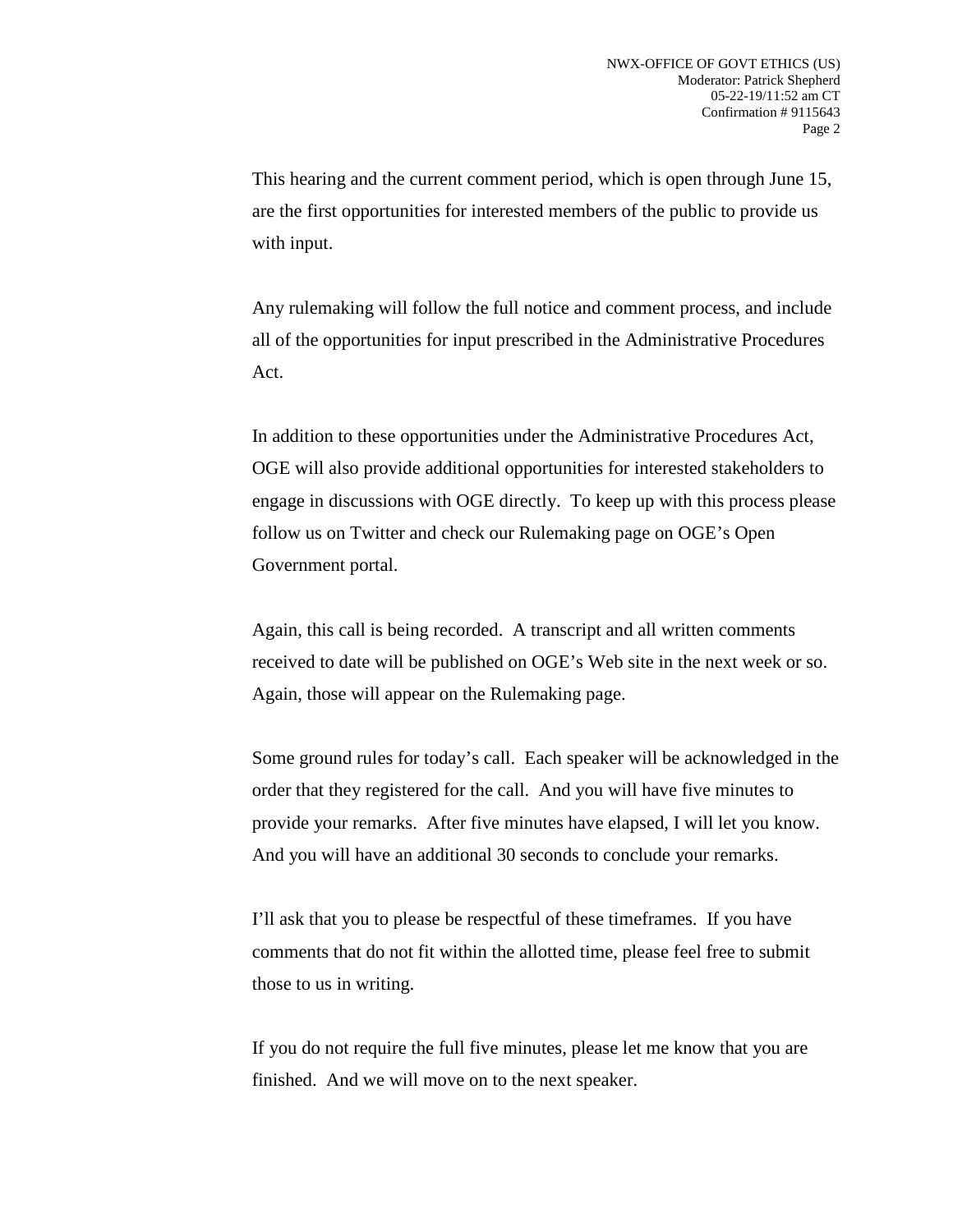Our first speaker today is Kevin Minoli. Operator, could we open the call to Mr. Minoli.

Coordinator: If Mr. Minoli would please press star then zero from his phone so I can locate his line to open him.

Patrick Shepherd: If Mr. Minoli is not available right now, perhaps we could go to the next speaker and come back, to give him an opportunity at the end.

> Our next speaker if Mr. Minoli is not available is, Kathleen Clark. Operator, could we open the call to Kathleen Clark, please?

Kathleen Clark: Hi, this is Kathleen Clark.

Patrick Shepherd: Hello Kathleen. Hi, this is Patrick Shepherd. We can hear you loud and clear. Are you ready to begin?

Kathleen Clark: Yes, I am. Thank you so much.

Patrick Shepherd: Sure. No problem.

Kathleen Clark: Yes, so my name is Kathleen Clark. I'm a lawyer here in Washington, DC. And I'm a Law Professor at Washington University. I've written about legal expense funds and have studied the House and Senate rules, as well as, the past practice of the Office of Government Ethics regarding legal expense funds.

> And as you all know, unlike the Senate and the House of Representatives, OGE has not yet issued regulations on these funds. And as a result, the public does not know how many legal expense funds have been created for Executive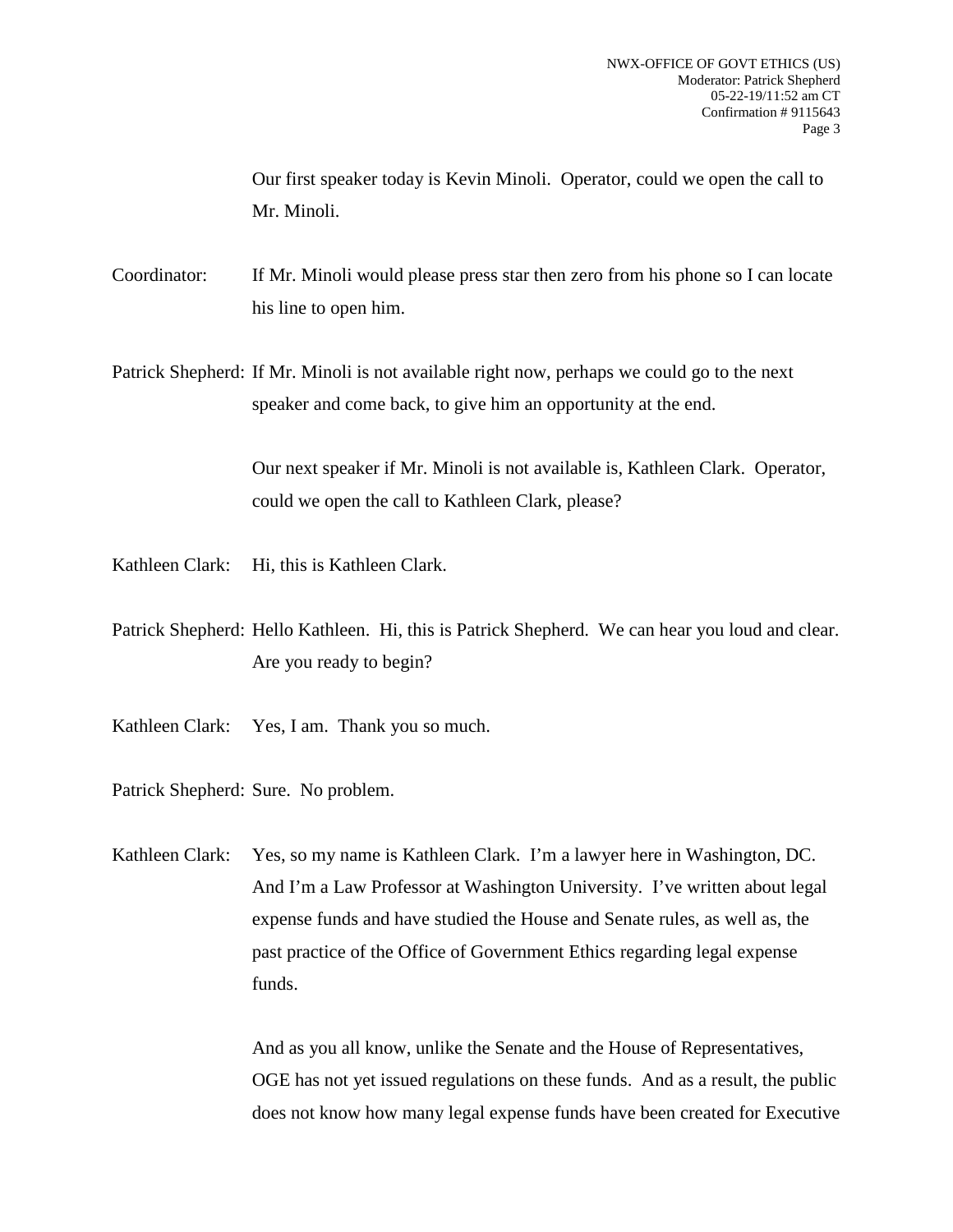Branch employees, who is donating to them, how much money they have donated, and which employees have benefitted from them.

Or perhaps more accurately, we don't have comprehensive information regarding those points.

OGE has provided a template or a model document for the creation of these funds. But that template gives short shrift to a key regulatory restriction on gifts, the prohibition on accepting gifts that are given because of an employee's official position.

In applying that restriction to legal expense funds, OGE's template narrows that restriction so that a fund has to reject a gift, only if a donor indicates verbally or in writing that the contribution is given because of the beneficiary's official position. Or fails to certify that the donor is not giving the gift because of the beneficiary's official position.

Many legal expense fund contributions, and in particular those from people who aren't relatives or close friends of an employee, appear to be motivated by the employee's official position.

OGE's current approach is akin to a wink and a nod. A donor can contribute to an expense fund as long the donor certifies that the contribution isn't given because of the employee's official position, even if the circumstances suggest that's precisely the reason for the contribution.

I am heartened that the Office of Government Ethics is - has started this regulatory process. The regulations that OGE adopts should ensure clear lines of responsibility for legal expense funds by clarifying that any fund providing benefits to an Executive Branch employee, must comply with OGE's ethics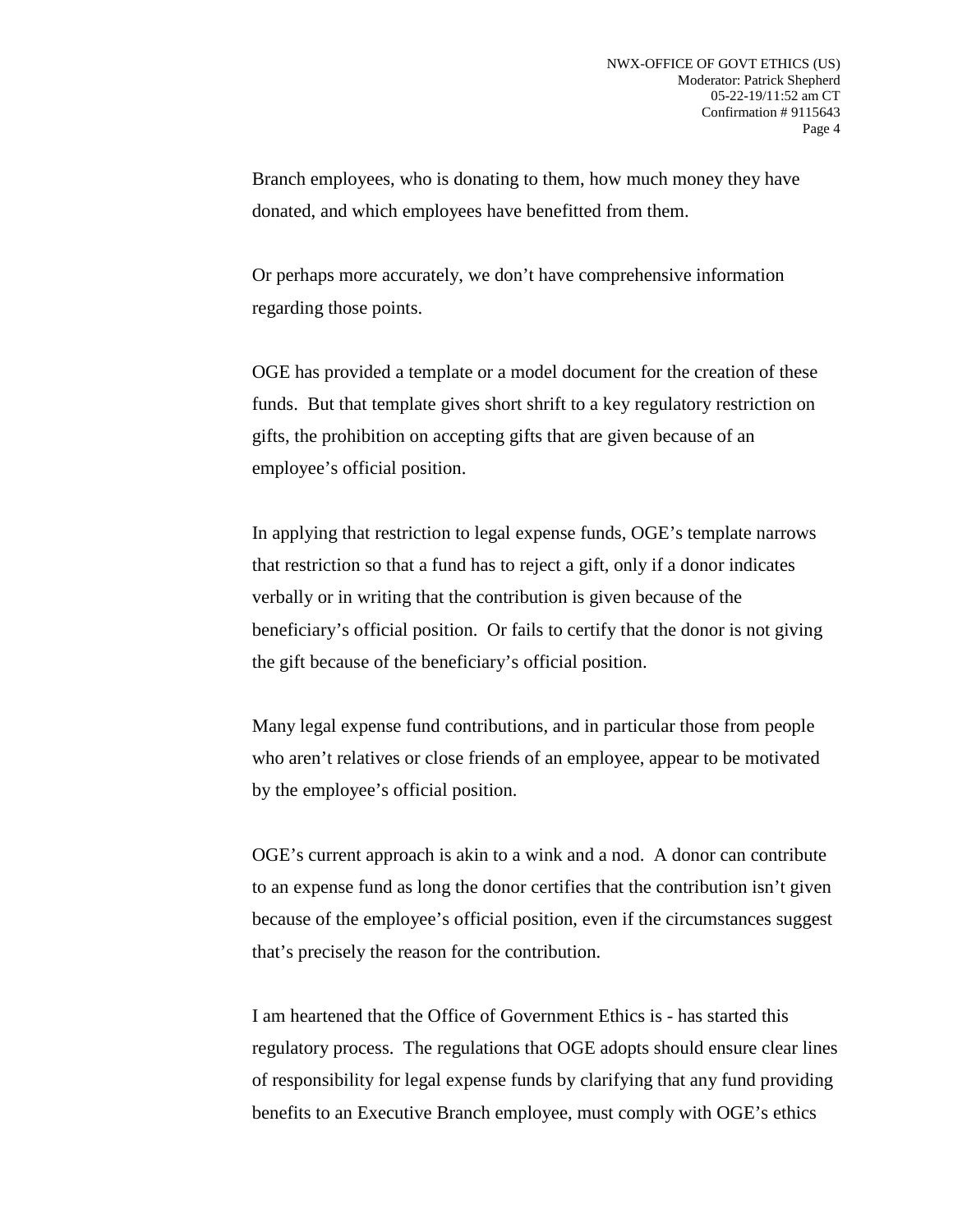standards. Requiring that OGE review the documents created, creating a legal defense fund. And certify that it complies with the regulation. Requiring any Executive Branch employee creating a fund, to take personal responsibility for ensuring that it complies with the law.

And prohibiting Executive Branch employees from accepting any benefit from a fund unless it was created by an Executive Branch employee and certified by the Office of Government Ethics.

In addition, the regulations should prevent corruption by prohibiting donations from anonymous donors, from entities, because those can facilitate anonymous donations.

From foreign nationals, from foreign agents, and lobbyists. And it should prohibit donations that are given because of an employee's official position, as I discussed earlier.

I also think that the donations should be capped at about \$2700, except for relatives. And, impose a two-year cooling off period, requiring an employee to recuse from matters in which a donor is a party or represents a party.

I plan to submit in writing, more detailed information about these recommendations. And I really appreciate the opportunity to participate in this virtual hearing today. Thank you so much.

Patrick Shepherd: Thank you very much.

Coordinator: Excuse me. This is the operator. I have found Kevin Minoli and, his line is now open.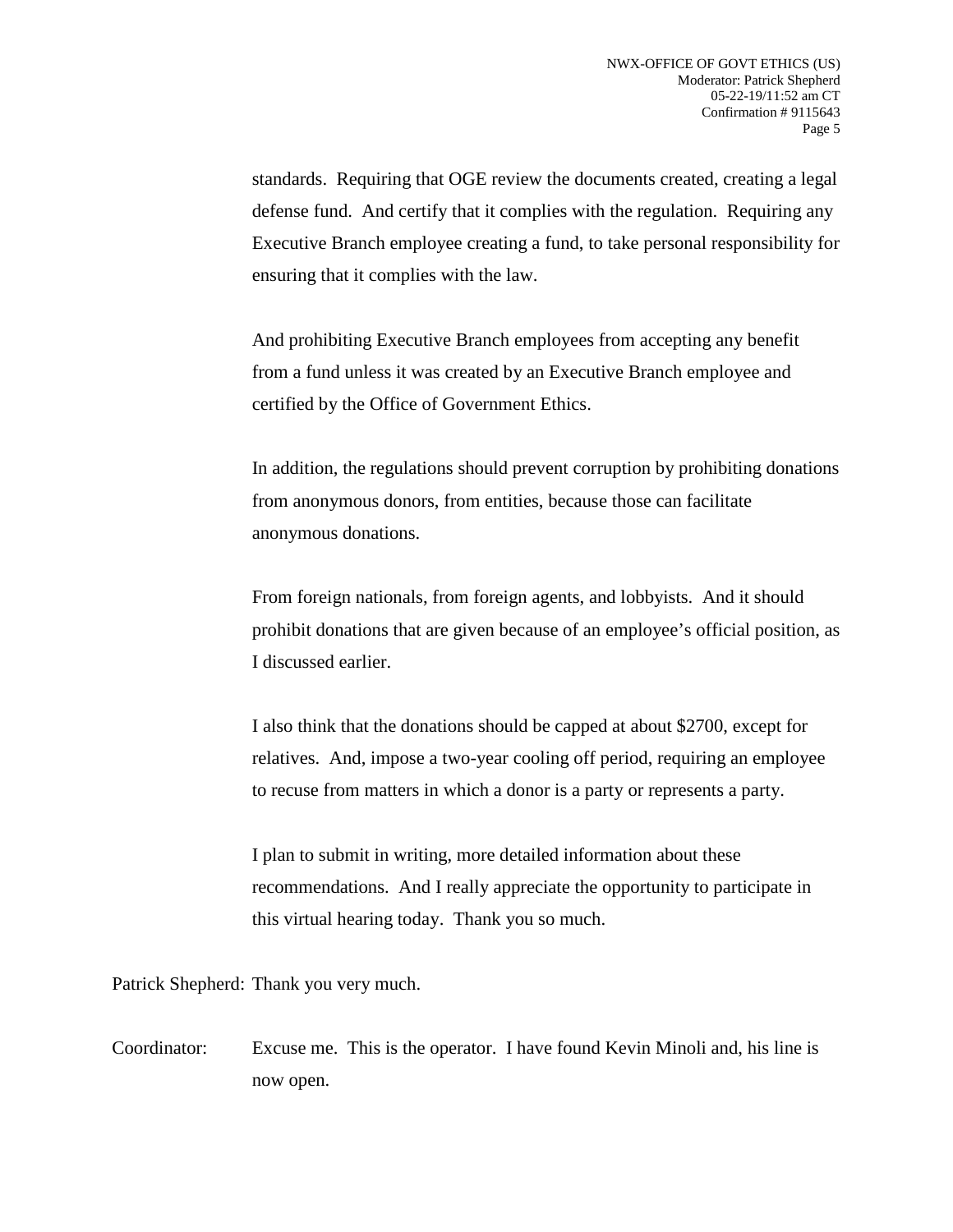Kevin Minoli: Okay. Good afternoon.

Patrick Shepherd: Hi. Good afternoon.

Kevin Minoli: Can you hear me now?

Patrick Shepherd: Yes, we can hear you. Are you ready to begin?

Kevin Minoli: Yes, I am. Sorry about that - the confusion earlier but, thank you for the opportunity.

> For folks who - just for background, I served as EPA's Designated Agency Ethics Official from roughly 2013 through September 30th of 2018, when I left the government for private practice.

My comments focus on mainly the role of the Designated Agency Ethics Official with regard to any employee's legal defense fund within their agency. And I would encourage the Office of Government Ethics to ensure that any obligations that come out, or regulations that come out of this effort are clear and understandable by all, in terms of what the role of the DAEO is. And what the role of the DAEO is not.

In particular, outlining the responsibilities with regard to an employee's legal defense fund, and those things that are beyond a DAEO's responsibility, is going to be critical.

Being clear on whether they have the ability to inquire or investigate when they have a concern whether someone is complying with any of OGE's requirements for legal defense funds. And then what they are to do, should they determine that someone is not in compliance. Do they have any authority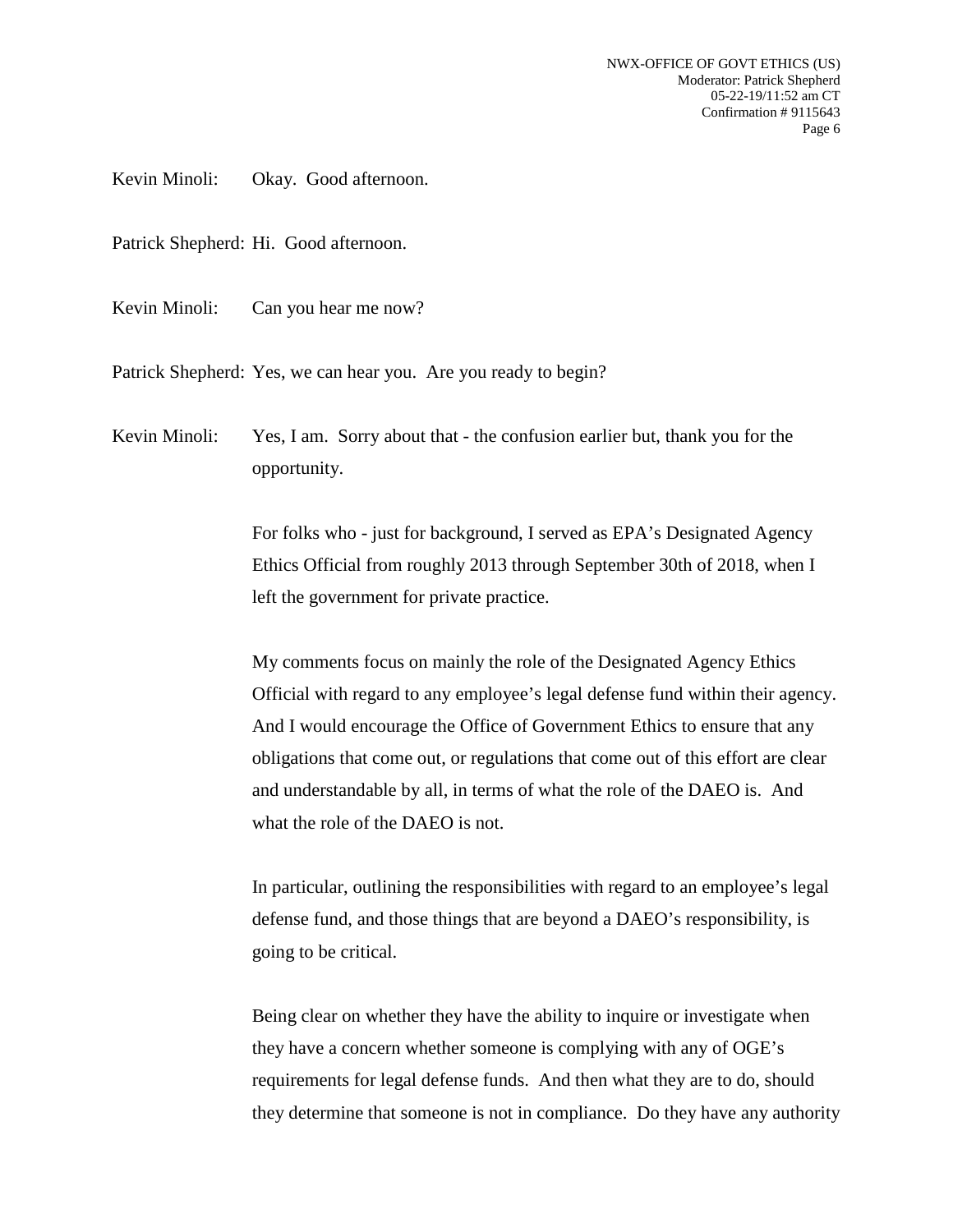to enforce against that person and compel compliance or, to take action to address the non-compliance?

In both the investigation question and the enforcement question, there either needs to be clear authority for the DAEO to take those actions or, I would encourage an explicit obligation to refer to, as particular entity, whether it's an Inspector General's Office, or back to the Office of Government Ethics, for them to take those actions.

But it's not good - not a great place for a DAEO to be, where there are requirements that they have the obligation to understand and revise on, but lack the ability to enforce, if they're not complied with.

My second point is that I would support a requirement that there be some sort of permission or notification that must occur when a new individual sets up a legal defense fund.

At EPA we require people to get prior approval for outside activity requests. We have an obligation under the STOCK Act to provide notice very quickly after you begin negotiating for employment. And it seems appropriate that there would be some sort of obligation or similar obligation to do that here.

And then finally, my third point is, there must be some amount of transparency, in order for the individual who has the legal defense fund, to have - to be able to respond to allegations that the defense fund is being funded by inappropriate people.

And for the Designated Agency Ethics Official or, the Office of Government Ethics to be able to respond to concerns, that that is the case as well.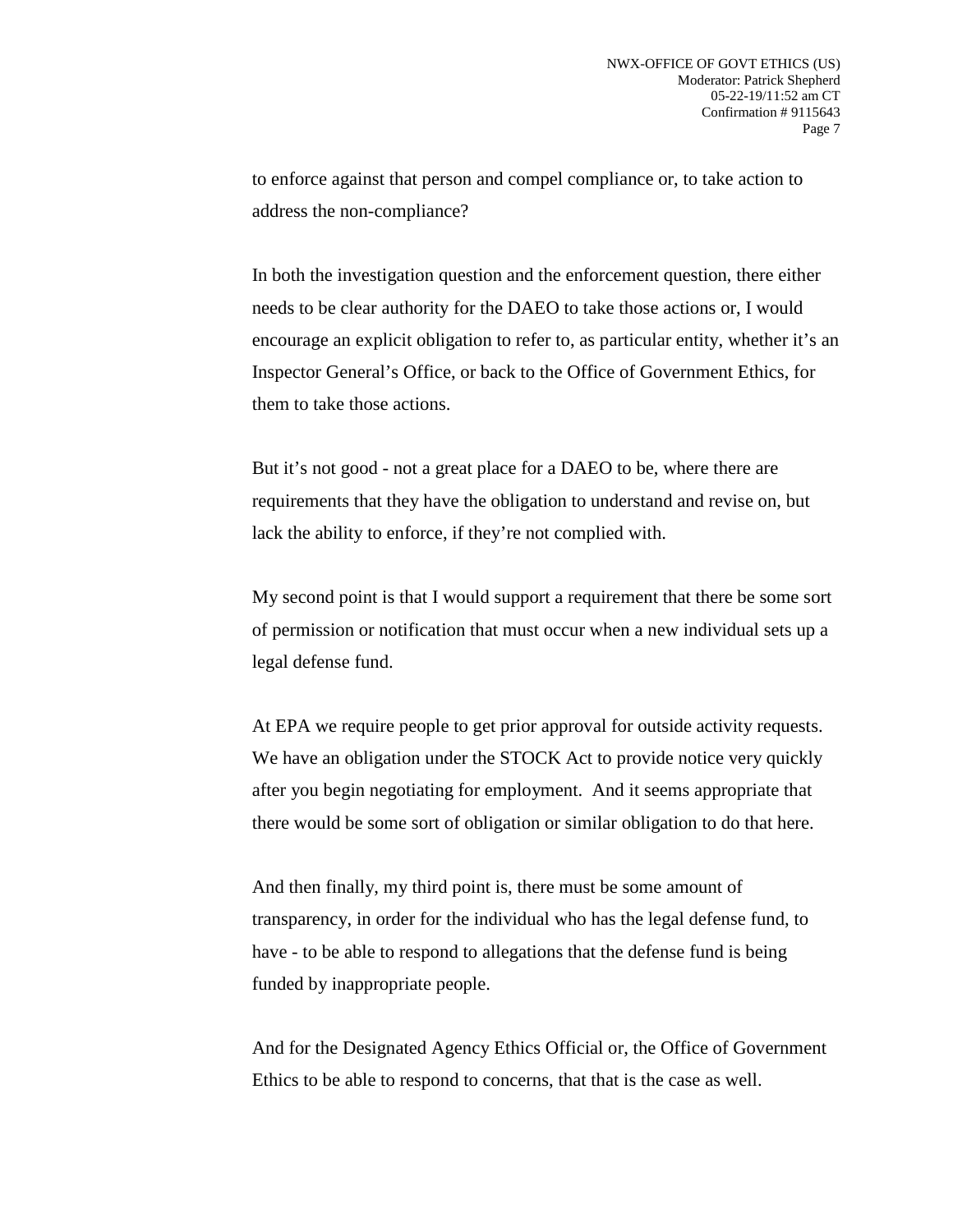Without some limited amount of transparency, potentially to include a confidential submission of the donor list to someone much like people do confidential financial - statements of financial interest. Without that, neither the beneficiary nor the person who is responsible for ensuring it complies with the ethics, will have the tools and the information that they need, to be able to respond when someone accuses them or raises a concern about who is donating to that fund.

Those are my three points. I would just like to thank the Office of Government Ethics for their support during my time. Having a strong OGE is critical to being able to ensure that programs all across the government have the support that they need and the ability to do the job that they have to do. Particularly, when things are more challenging than they might otherwise have been in the past.

So, thank you and I appreciate your time. And my comments are now concluded.

- Patrick Shepherd: Thank you very much. Our next speaker today is Virginia Canter. If we could open up the line?
- Coordinator: Virginia, if you could please press star zero from your phone so I could find your line. Your line is now open.
- Virginia Canter: Thank you for allowing me the opportunity to address you today. My name is Virginia Canter. And I am the Chief Ethics Counsel for Citizens for Responsibility in Ethics, in Washington.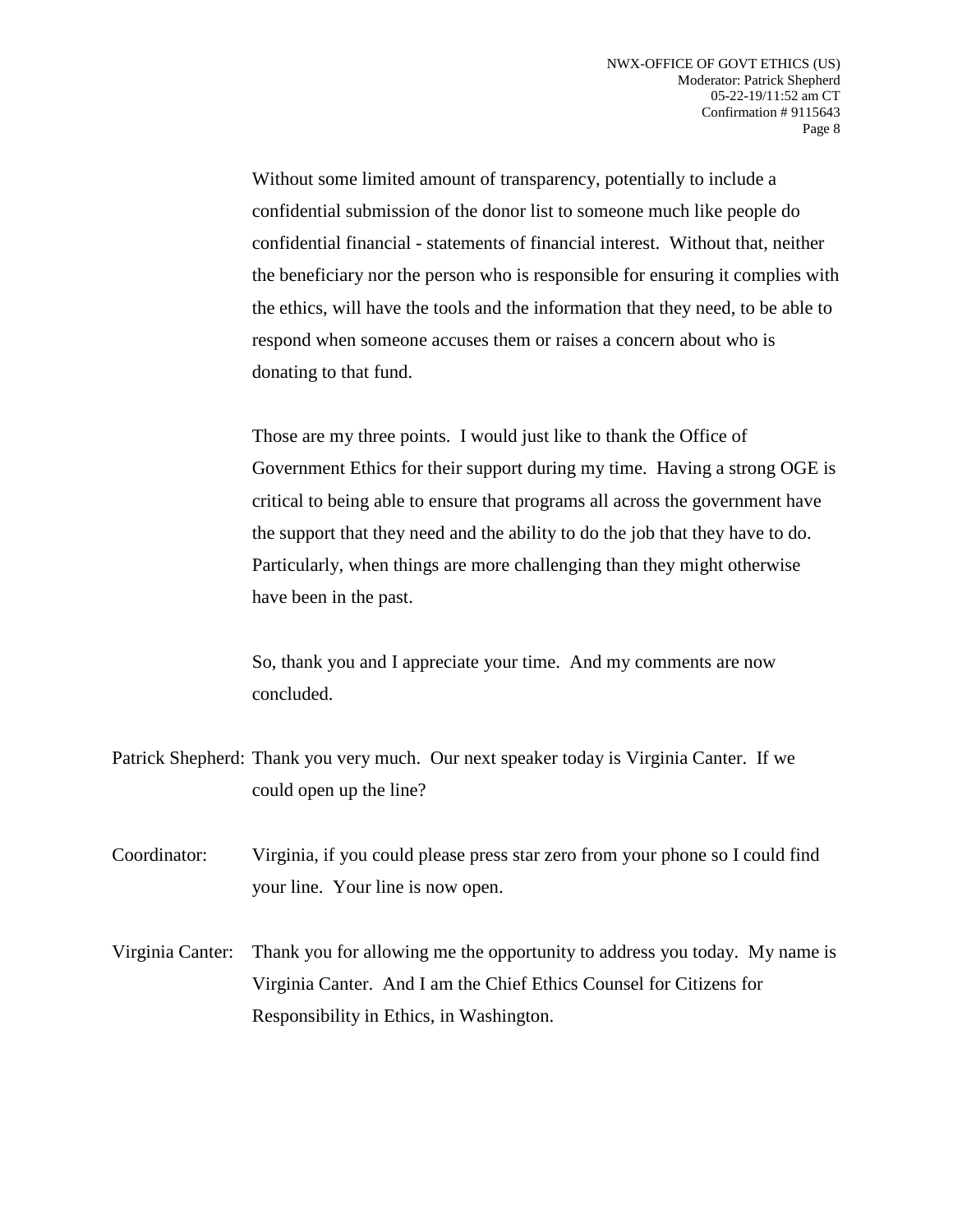CREW is a non-profit, non-partisan organization committed to reducing the impact of money in politics. And fostering a government that is ethical and accountable.

Given our unique insight into the corrupting impact of unchecked, unaccountable money in our political system, we strongly support your consideration of a regulation to establish a more active role for OGE in protecting government integrity from the serious ethical risks posed by legal expense funds.

I would like to begin by thanking you for your leadership in launching this regulatory effort. CREW is grateful for your decision to collect input from the public prior to drafting a regulation. And to convene this public hearing.

We strongly agree with your stated goals of transparency, openness, and accessibility. And we encourage you to add the goals of prevention and oversight as guiding principles for this effort.

We hope this discussion will be the beginning of a dialogue with the public that will inform your future draft proposed regulation. To be very clear, legal expense funds can be used to facilitate unlimited gifts of cash to Executive Branch employees from a variety of sources outside the government.

Legal expense funds can become gift acceptance vehicles that create the very real risk of outside influence over top government officials.

For the reasons we discussed in our written comments and that I summarized today, the Executive Branch needs an ethics regulation that establishes strong, uniform standards for legal expense funds, that institutes adequate safeguards and transparency to protect government integrity.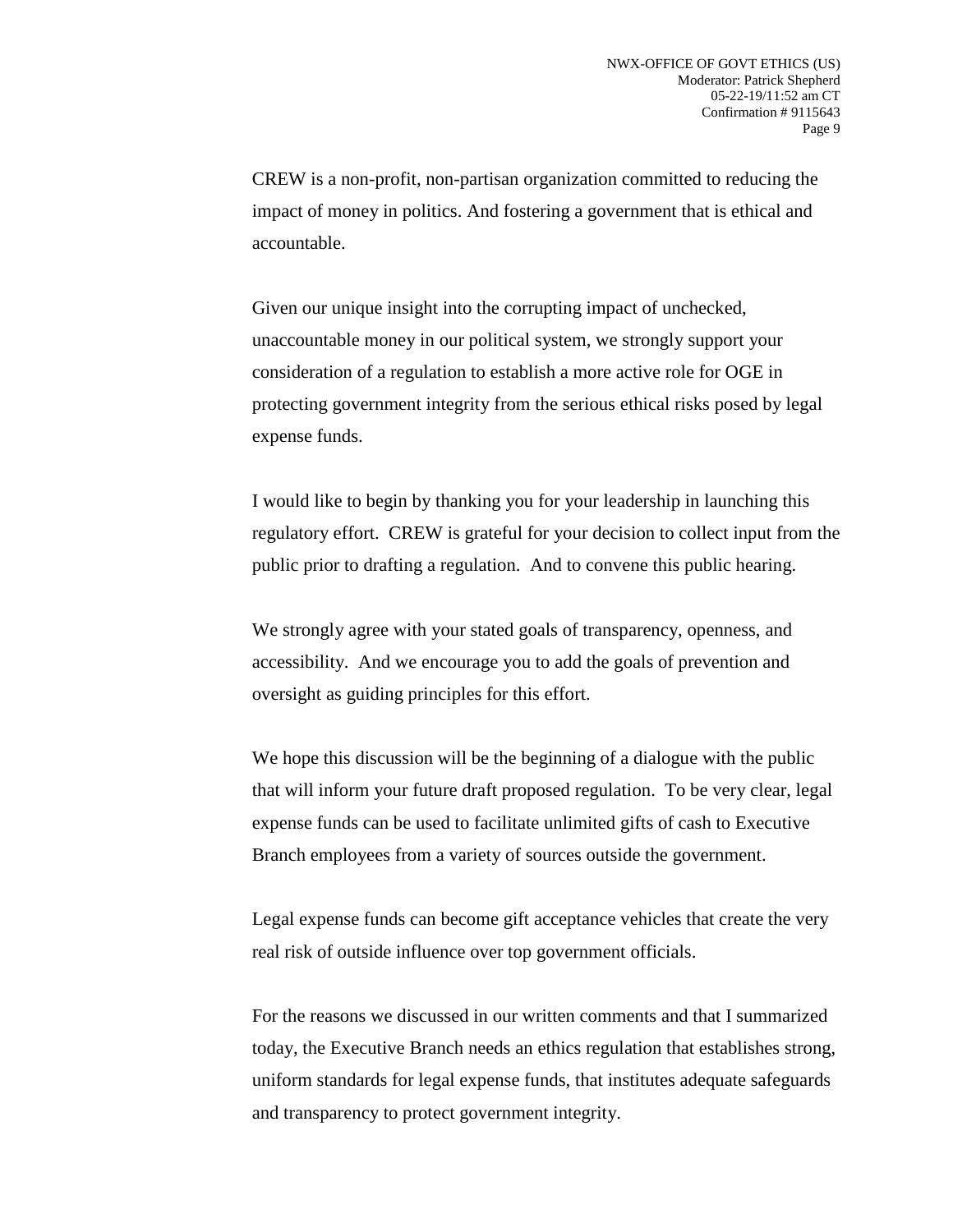Most importantly, CREW recommends that OGE require each legal expense fund to be structured as a trust with only one beneficiary whose trustee is independent and owes a fiduciary duty to the sole beneficiary.

This recommendation is the most important of the various ones we offer in our written comments. Mandating this structure is critically necessary to prevent the possibility that the operator of a legal expense fund could seek to exert improper influence over an Executive Branch employee by making or withholding distributions out of loyalty to someone other than the employee.

This recommendation prevents conflicts of interest by removing a potential source of outside influence. It also restores the ethical norm that had been in place prior to the Trump administration.

Oversight of legal expense funds has always been problematic. But the situation became critical in January 2018 with the creation of the Patriot Legal Expense Fund Trust LLC.

Unlike a traditional legal expense fund organizes a trust for one beneficiary, the Patriot Fund is a political organization with limitless eligible recipients. This difference creates an unacceptable risk that the fund could be used to influence witnesses by distributing or withholding money based on the content of a witness' testimony or willingness to cooperate with investigators.

The Patriot Fund also accepts donations from prohibited sources. Ostensibly for beneficiaries outside the government, but which taints the entire pool of donations that may be distributed to Executive Branch employees.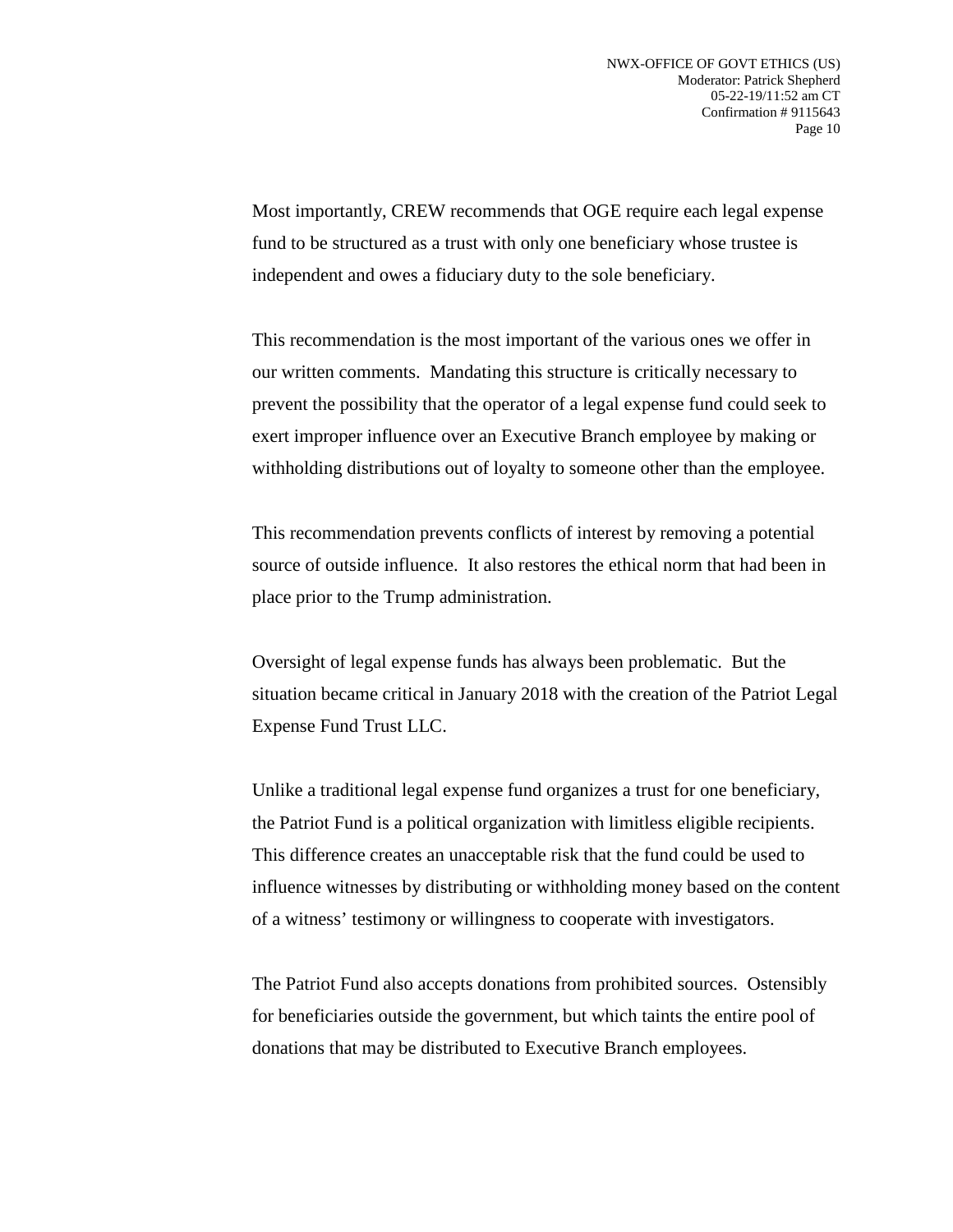Donations from prohibited sources are likely to lead to impermissible, outside influence on the beneficiary.

This is why we would like to emphasize another of our recommendations. It is critical that OGE prohibit legal expense funds from accepting donations from a prohibited source for the sole beneficiary.

Failure to properly screen donors and segregate funds from prohibited sources places government employees in danger of violating OGE gift rules. And undermines public confidence in our government programs and operation. Because of the major ethics risk, attending to legal expense funds, we also recommend that OGE require each legal expense fund to be approved by OGE in advance of the employee's acceptance of distribution.

And that OGE require the legal expense fund to disclose to the government, information about the donations received, and distributions made on behalf of the beneficiary.

I will conclude with one final thought. OGE must not issue a regulation permitting future legal expense funds to follow the example of the Patriot Fund. The harmful effects of such a regulation would extend long after the Trump administration ends.

A regulation that institutionalizes the Patriot Fund's dangerous practices would be worse than no regulation at all. This is why it is critical for OGE to develop a strong regulation that restores the single beneficiary trust structure and establishes new safeguards to reduce the significant ethical risk to our institutions and our public servants posed by legal expense funds.

Thank you for your time and for your consideration.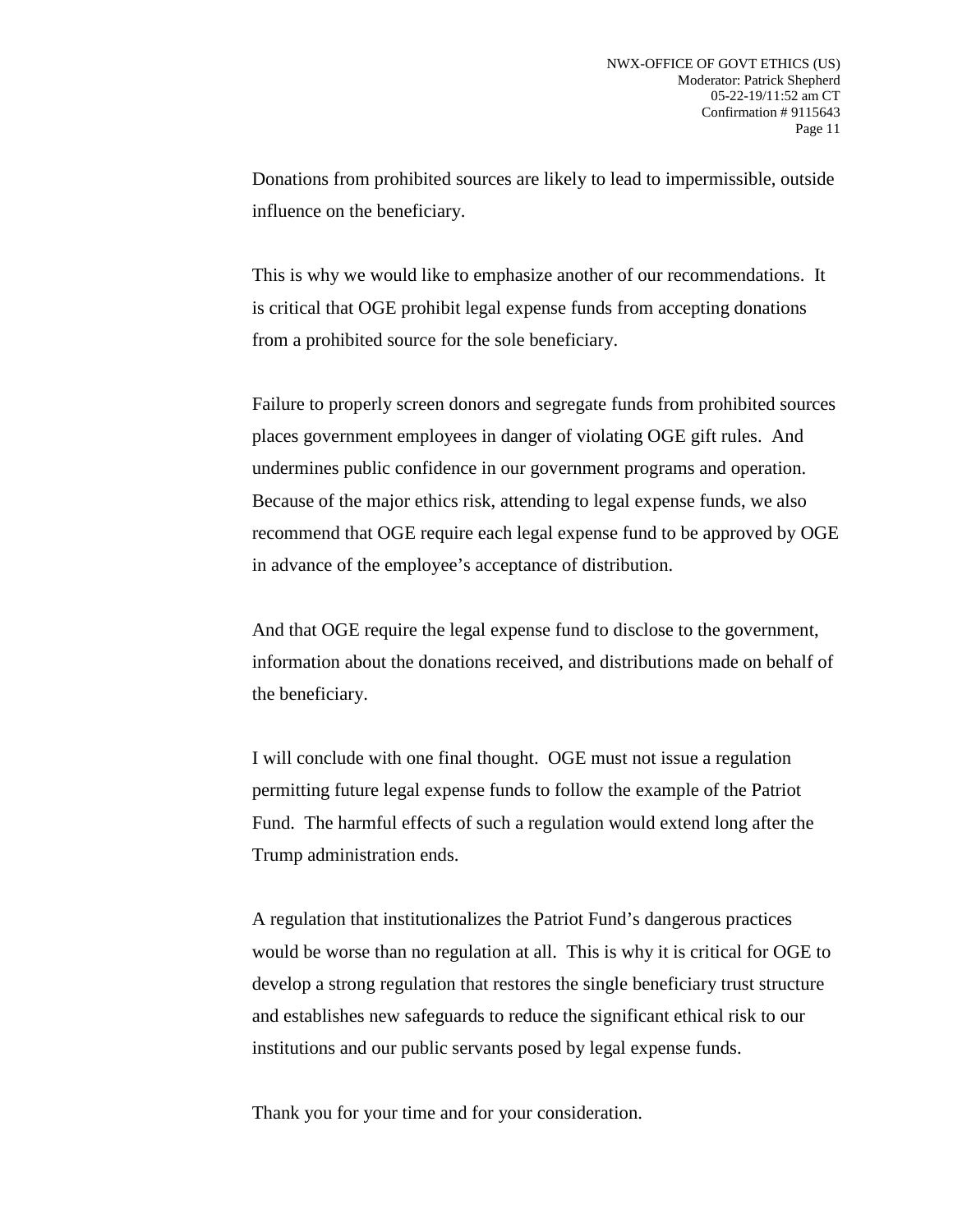Patrick Shepherd: Thank you very much. Our next speaker today is Craig Holman. If you could open the line to Craig Holman, please.

Coordinator: Craig, if you could please press star zero from your phone so that I may open your line.

Craig Holman: Hello? Can you hear me?

Patrick Shepherd: Yes, we can.

Craig Holman: Good. Good, thanks. This is Craig Holman with Public Citizen. You know, raising funds for an official's legal problems provides massive opportunities for not only conflicts of interest, but donors seeking ingratiation from the officials.

> You know, until recently there have been very few legal expense funds in the Executive Branch. And as a result, OGE hasn't really developed any kind of rules or guidance for the structure of these funds.

> They are much more common in Congress, and have been for quite some time. As a result, the House Ethics Committee and the Senate Select Committee on Ethics have established very clear rules for legal expense funds that involve contribution limits, source prohibitions, and disclosure requirements.

> What Congress has set up provides I think, a fairly good model for OGE to follow. If we take a look at the House side, the rules governing legal expense funds in the House, first have to be established as a trust, administered by an independent trustee. They require prior approval by the Ethics Committee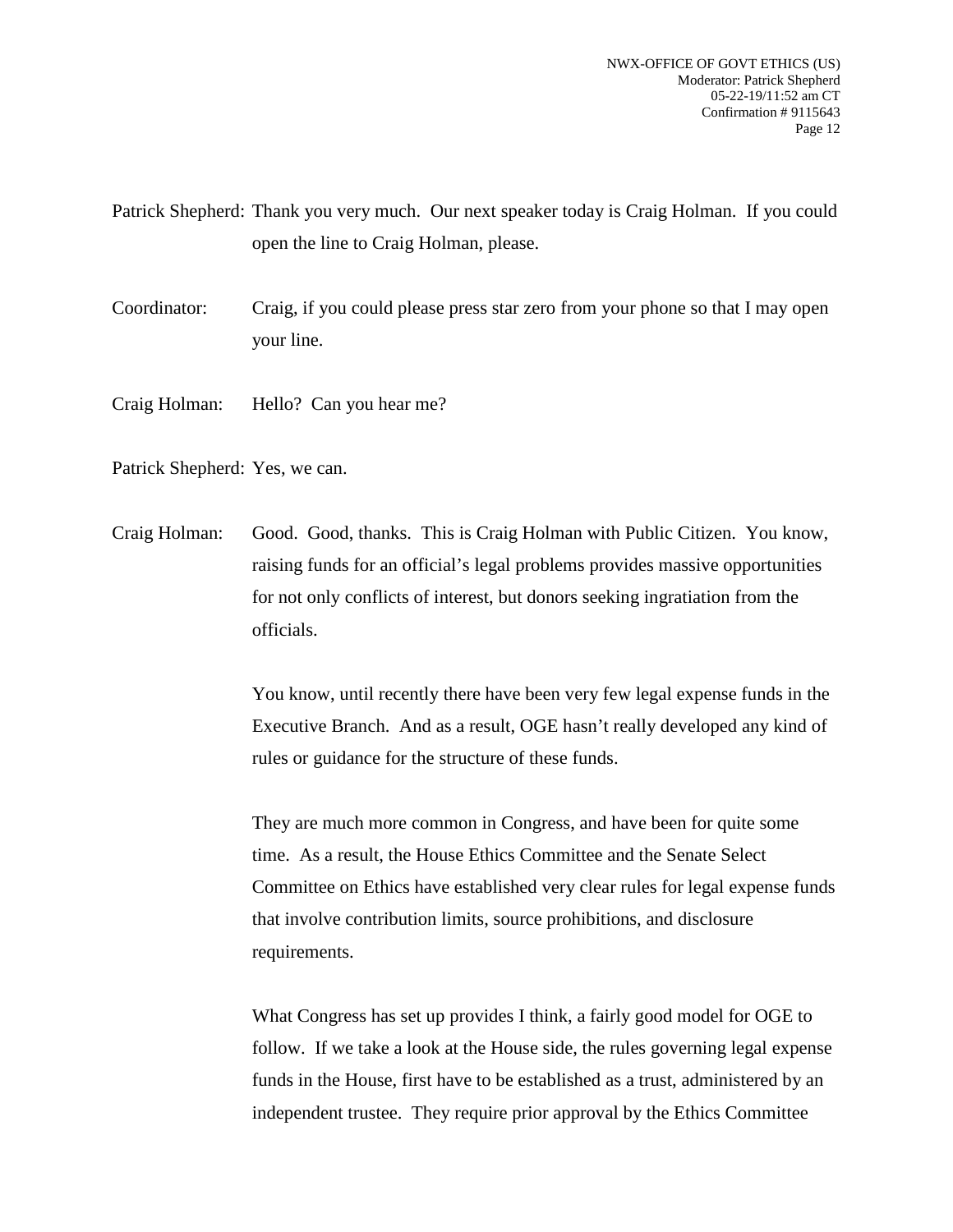before receiving or spending any funds. There's a \$5000 contribution limit to these funds. And lobbyists and foreign agents are prohibited from making any donations to these funds.

There is also the quarterly disclosure reports in which the name and address of donors and recipients of \$250 or more per year, are fully disclosed. And as well as the purpose of each expenditure.

And then finally, to terminate the funds, any excess funds can be given to charity. Not controlled by the trustor, or returned to donors on a prorated basis.

The Senate has addressed similar key elements of these trust funds as well, a little bit differently. First in the Senate, these trusts require prior approval. Second, they have a \$10,000 contribution limit to the legal expense funds. Third, lobbyists, foreign agents, foreign nationals, corporations, labor unions, and Senate staff are prohibited from making contributions to these funds. And the Senate also requires quarterly reports disclosing the donors and the recipients of \$25 or more.

And in both the House and the Senate, they have a very important feature. And that is, there can only be one legal expense fund per member. So they cannot, you know, cross these types funds from office to office.

When we take a look at what the Executive Branch has set up so far, there has been conflicting advice from OGE over the years. And no one is really sure what the proper way of establishing these funds, or how they're supposed operate, in the Executive Branch.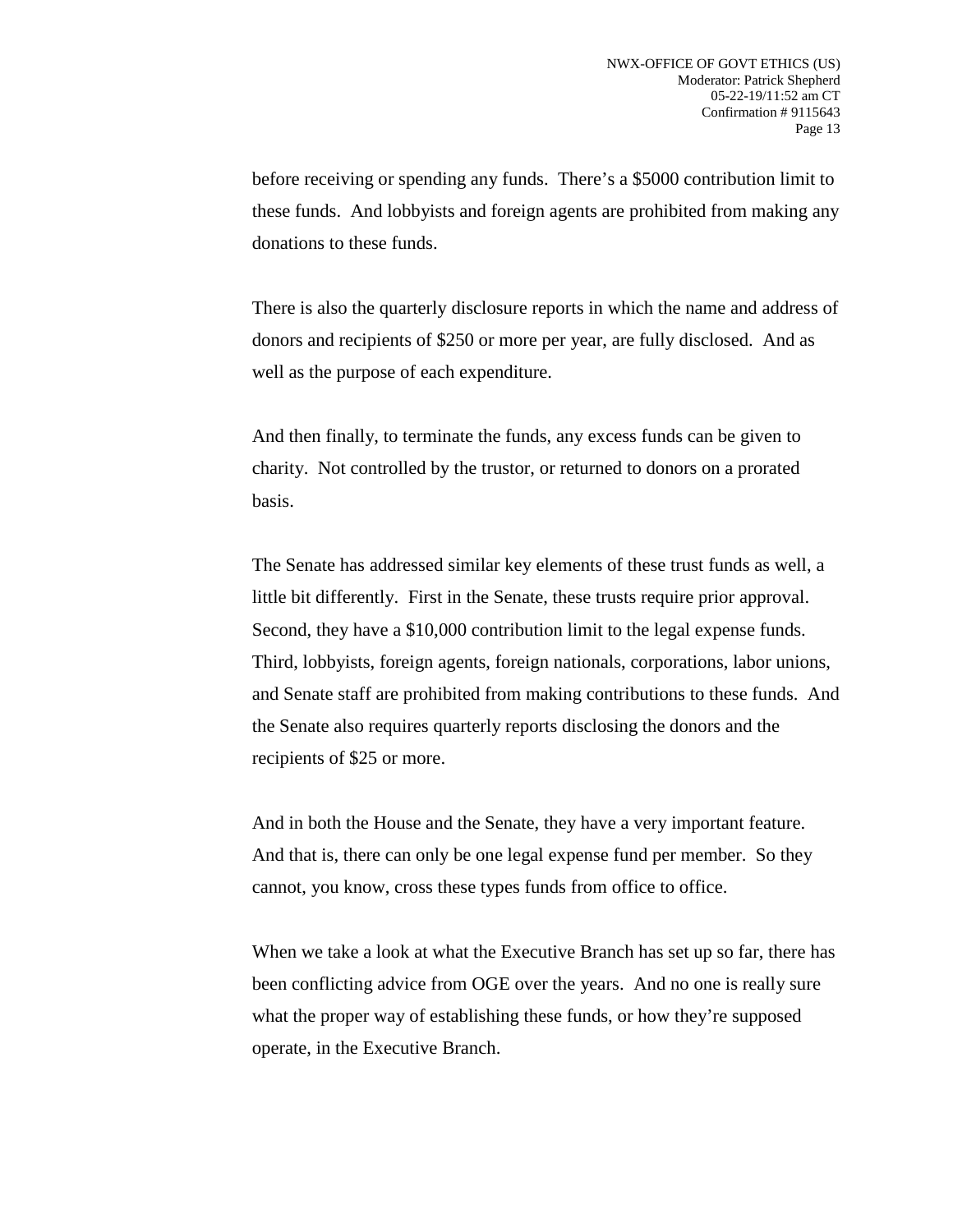In 2016 OGE realized this was a problem. But the review was never done until now. And fortunately, OGE is undertaking this rulemaking.

Under the Trump administration it's become quite a problem. You know the last time I counted there's at least eight types of legal defense funds that are of different nature and disclosing different information, if at all.

So, I would recommend that in the rulemaking, OGE follow the established practice that has been set up by the Congressional rules. There should be one legal defense fund per official. There needs to be contribution limits for donors. There must be source prohibitions so that conflicting prohibited sources are not allowed to make donations to these funds.

There should be quarterly reports for disclosure, and follow the practice of terminating any kind of surplus funds to either donors or to a charity, not controlled by the trustor.

So the practice establishing good, legal expense funds is already fairly clearly laid out. And I recommend that OGE follow these established practices. Thank you.

Patrick Shepherd: Thank you very much for your contributions. Our next speaker is Delaney Marsco. Please, if we could open the phone line.

Coordinator: Delaney, you may please press star zero. As a reminder Delaney, if you could please press star zero so that I may open your line. Delaney's line is now open.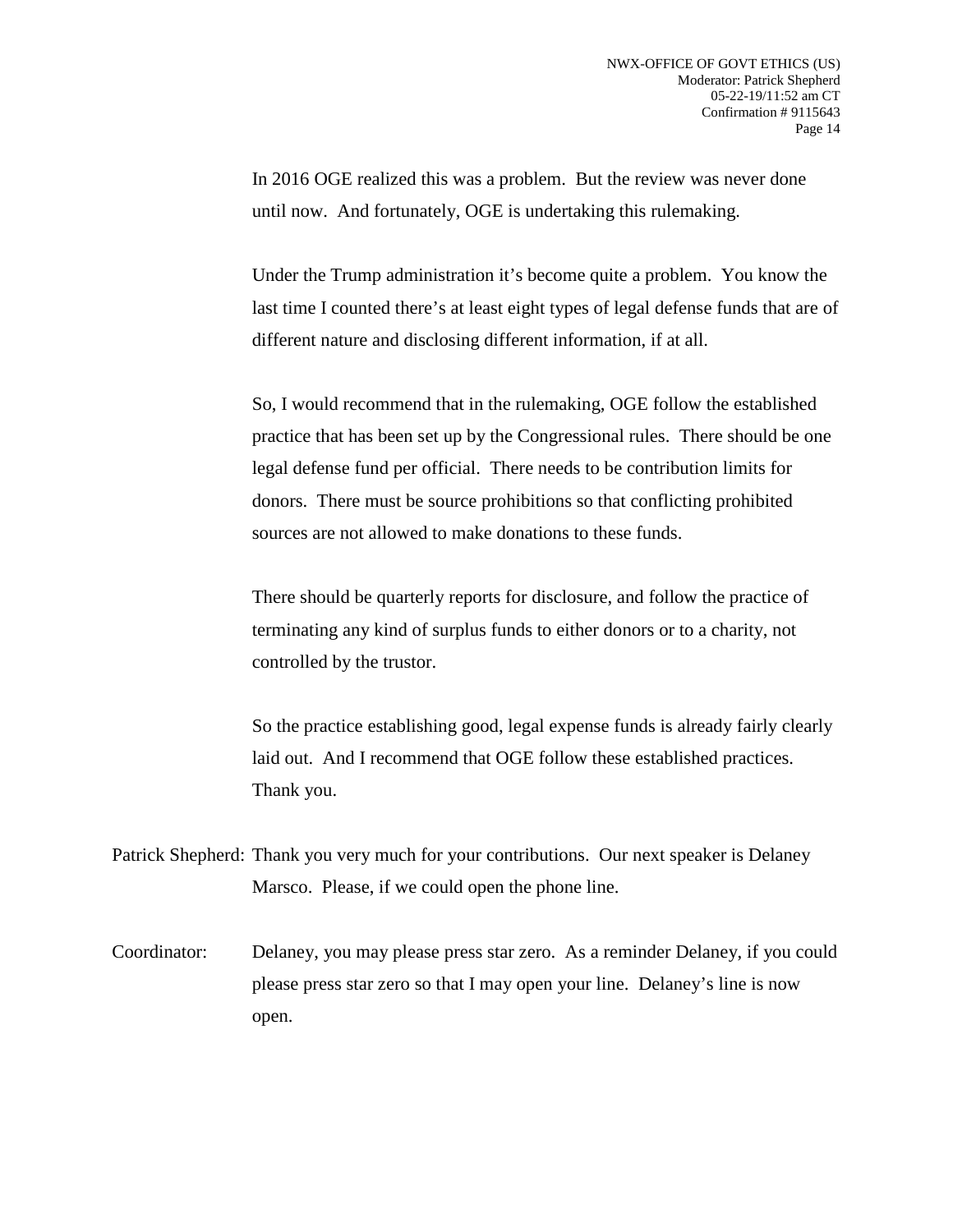Delaney Marsco: Hi, this is Delaney Marsco. I'm Ethics Council at the Campaign Legal Center. Thank you for holding this hearing today, and for allowing CLC to participate in this important process.

> This rulemaking must result in a robust, enforceable framework to being accountability and transparency to legal expense funds. We can't allow these funds to operate as potential vehicles for endless amounts of largely unregulated cash, to flow directly to our most influential decision makers.

Right now a \$200 campaign contribution is more regulated that a \$1 million contribution, to a legal expense fund. This is totally unacceptable. And the current risk of corruption is far too high.

The Campaign Legal Center intends to submit detailed written comments. But today I just want to highlight six points, as the agency considers this long overdue rulemaking.

First, federal executive expense funds should be structured as trusts with one human beneficiary who must be a current or former federal executive employee. The trust structure helps ensure that contributions are being given to and for the benefit of the known trustee. And it reduces the risk that the pool's money is operating as a slush fund for an unknowable number of people.

Second, there should be a cap on how much an individual donor can give to the fund. And regardless of what that dollar amount limit is, all contributions and distributions should be disclosed on a quarterly basis.

Any contribution over \$200 should be subject to heightened reporting requirements including the name, occupation, and employer of the donor.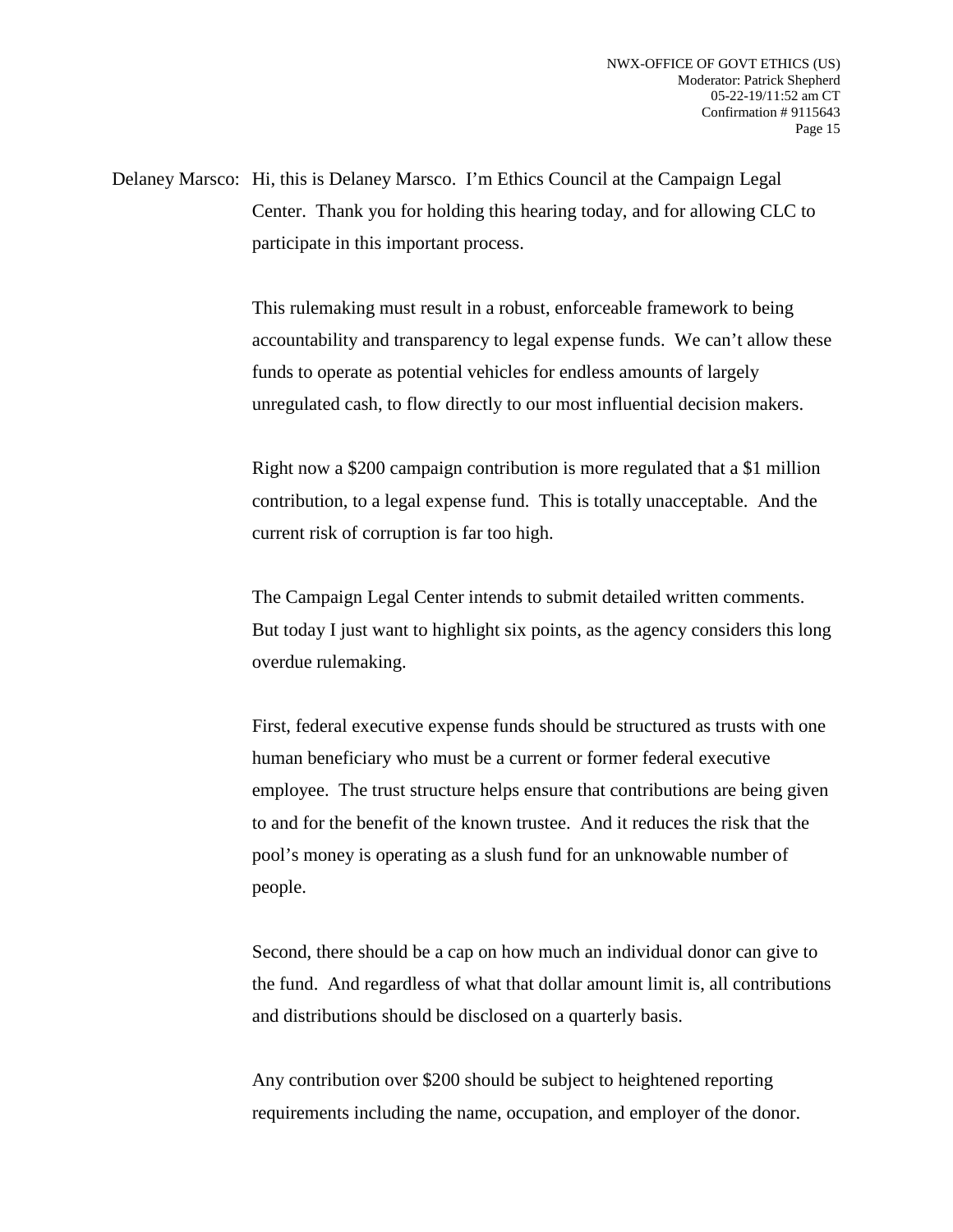And if the beneficiary is a public filer these disclosures should be made publicly available.

Disclosure is vital because it helps and deter donors who might seek to use their improper influence on beneficiaries by making large contributions to their funds.

Public availability also helps the press, public, and watchdog groups identify potential violations of the law governing legal expense funds. And bring violations to the attention of the relevant government agencies.

Third, certain types of donors should be prohibited from giving to Executive Branch legal expense funds. The new regulation should not only bar contributions from prohibited sources as defined by the gift rules, they should also prohibit donations from foreign governments, agents of foreign governments, and registered lobbyists or registered lobbyist organizations, regardless of the status of the beneficiary.

People who are paid to influence government official should not be permitted to give any amount of largely unregulated cash to government official's legal expense funds.

Fourth, any organization that can mask the true source of money being donated should be a prohibited source. The new rule should take into account LLCs and other organizations that may not themselves be anonymous, but can be used to intentionally mask the true source of their money.

There's a serious risk that 501c4's an LLCs will be used as vehicles for donors who want to donate to a fund but, keep their identity secret. This is already the case in election spending where LLCs and 501c4's have been used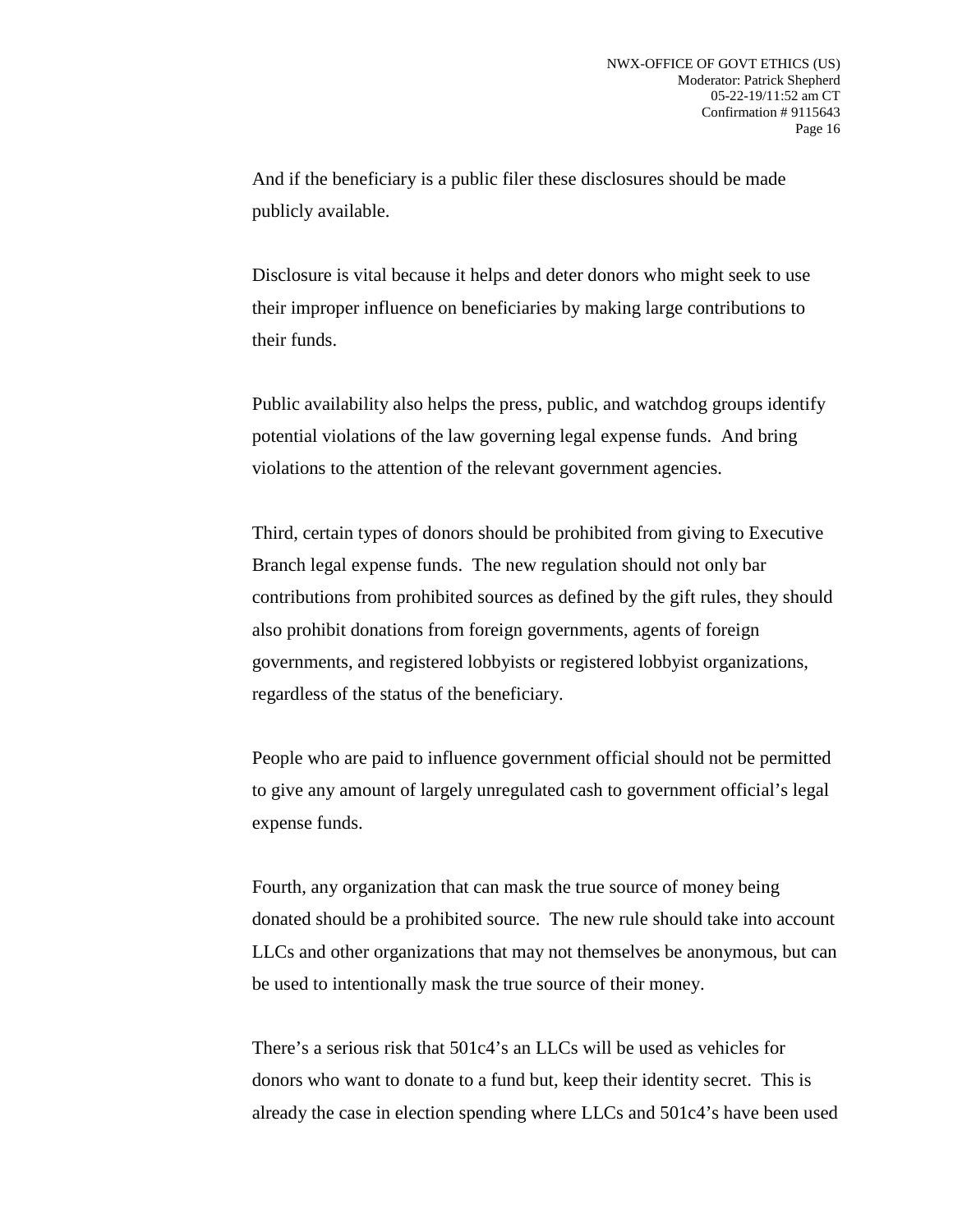as vehicles for anonymous donors to contribute to Super Pac's. And only the LLCs or 501c4's are disclosed to the public.

A clear prohibition on donations from these entities will prevent this problem in the legal expense fund context. OGE might also consider specifically prohibiting contributions in the name of another person.

Fifth, there should be limits on permissible use of the donated funds. Concerns about the abuse of legal expense fund money can be addressed by setting common sense limits on how funds can be used in the scope of legal proceedings.

Funds should not be used to cover legal costs associated with purely personal activities. Much like how on campaign finance law, you're prohibited from using campaign funds for personal legal expenses.

The funds should also only be used to pay for the cost of attorney's fees and other costs associated with resolving a legal proceeding. But not for the payment of a fine, settlement, or other financial penalties that results from the proceeding. California for example, takes this regulatory approach for legal expense funds.

Finally, excess funds should be refunded to donors on a prorated basis or donated to charity after a fund terminates. Strict requirements for how unexpended funds should be distributed are necessary to prevent a zombie fund phenomenon.

In the campaign finance context retired lawmakers and former candidates have continued to spend leftover campaign donations for years after leaving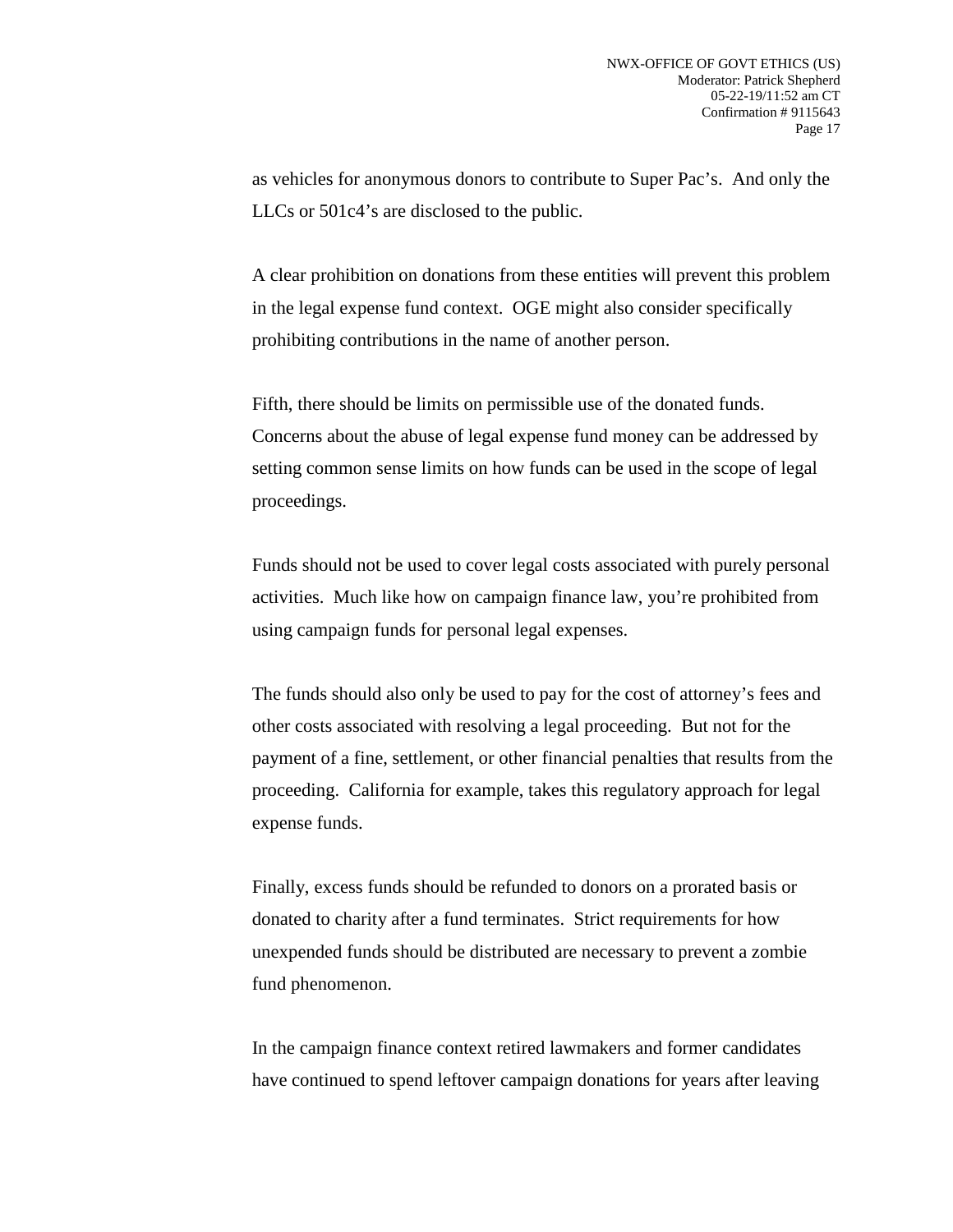office. OGE should set clear rules to prevent legal expense funds from becoming zombies.

These reforms and others are necessary to prevent conflicts and undue influence for public servants who establish and accept distributions from legal expense funds. The conflict's concerns are heightened in this context because representation can get really expensive, especially where a legal proceeding plays out over an extended period of time.

You know, these funds cover costs that public officials would otherwise have to pay themselves, out of pocket. So it's especially important that OGE sets limits on how the funds are structured and funded. And that they ensure fund usage is carefully circumscribed. And that they require regular disclosure of donations and distributions.

Thank you again. And CLC looks forward to providing you with detailed written comments. That concludes my comments.

Patrick Shepherd: Thank you very much. And our final speaker today is Scott Amey. If we could open the line up to Scott, please.

Coordinator: Scott, if you could please press star zero from your phone so that I may open your line.

Scott Amey: Good afternoon.

Patrick Shepherd: Good afternoon.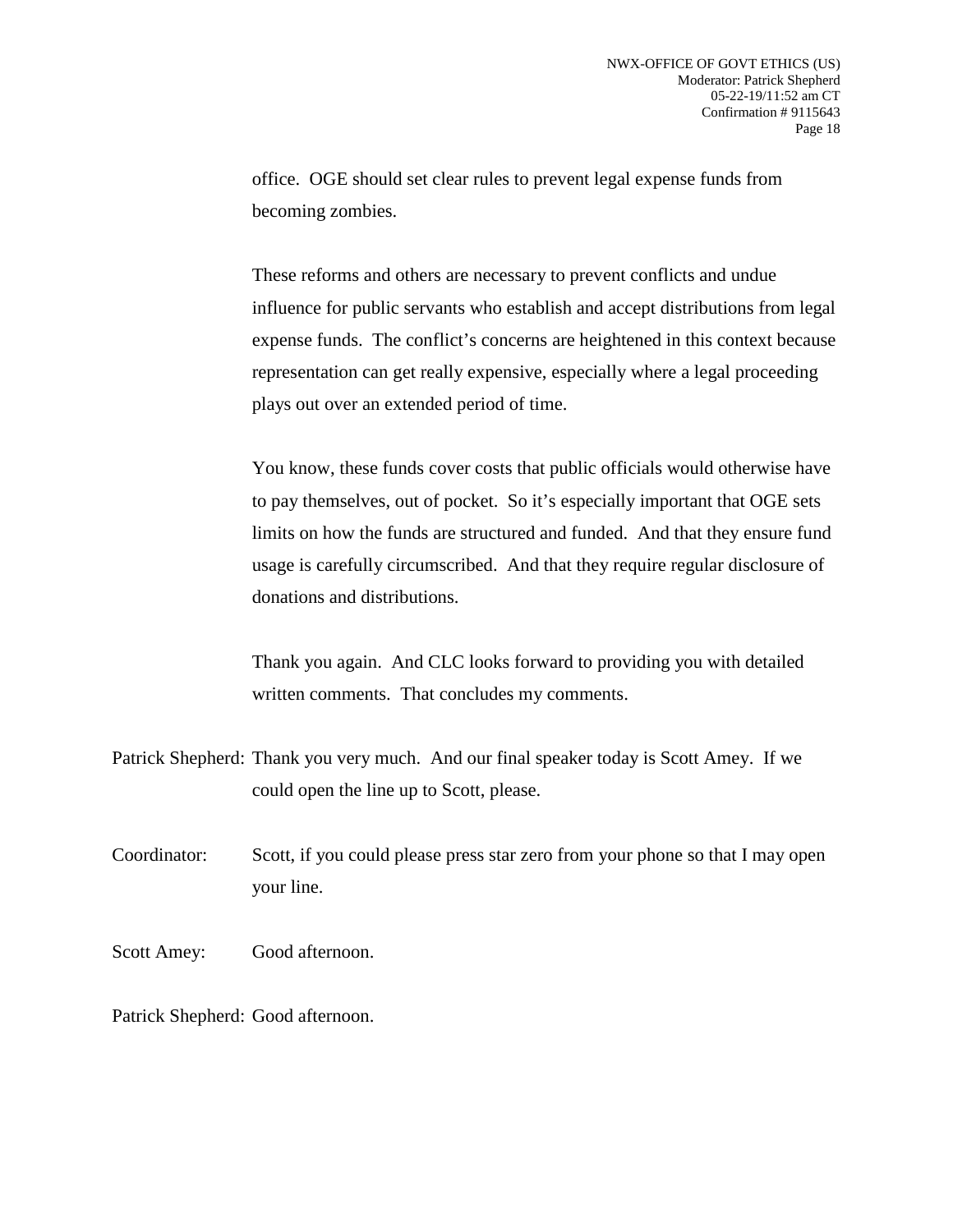Scott Amey: Hello. Okay, the Project on Government Oversight -- POGO -- shares OGE's vision to achieve a high level of public confidence in the integrity of Executive Branch programs and operations.

> Since 1981 POGO has worked as a non-partisan independent watchdog that investigates and exposes waste, corruption, abuse of power, and when the government fails to serve the public or silences those who report wrongdoing.

We champion good government reforms to achieve a more accountable, ethical, and an effective federal government that safeguards constitutional p principles.

We urge OGE, in its role as the head of all Executive Branch ethics programs, to craft a strong and transparent regulatory framework, governing legal expense funds. That system must protect integrity from potential risks presented by them.

First and foremost, the system governing the Patriot Legal Expense Fund Trust cannot become the norm. As created, the screening, self-policing, distribution policies, and lack of OGE oversight are a recipe for an ethics disaster including violations of federal laws and regulations governing gifts, supplementation of salary, bribery, potential obstruction of justice, and other ethical standards governing Executive Branch officials.

OGE should ban any anonymous donations, making all donations and distributions to and from legal expense funds publicly available on OGE's Web site. This requirement should include gifts of cash and pro bono legal services.